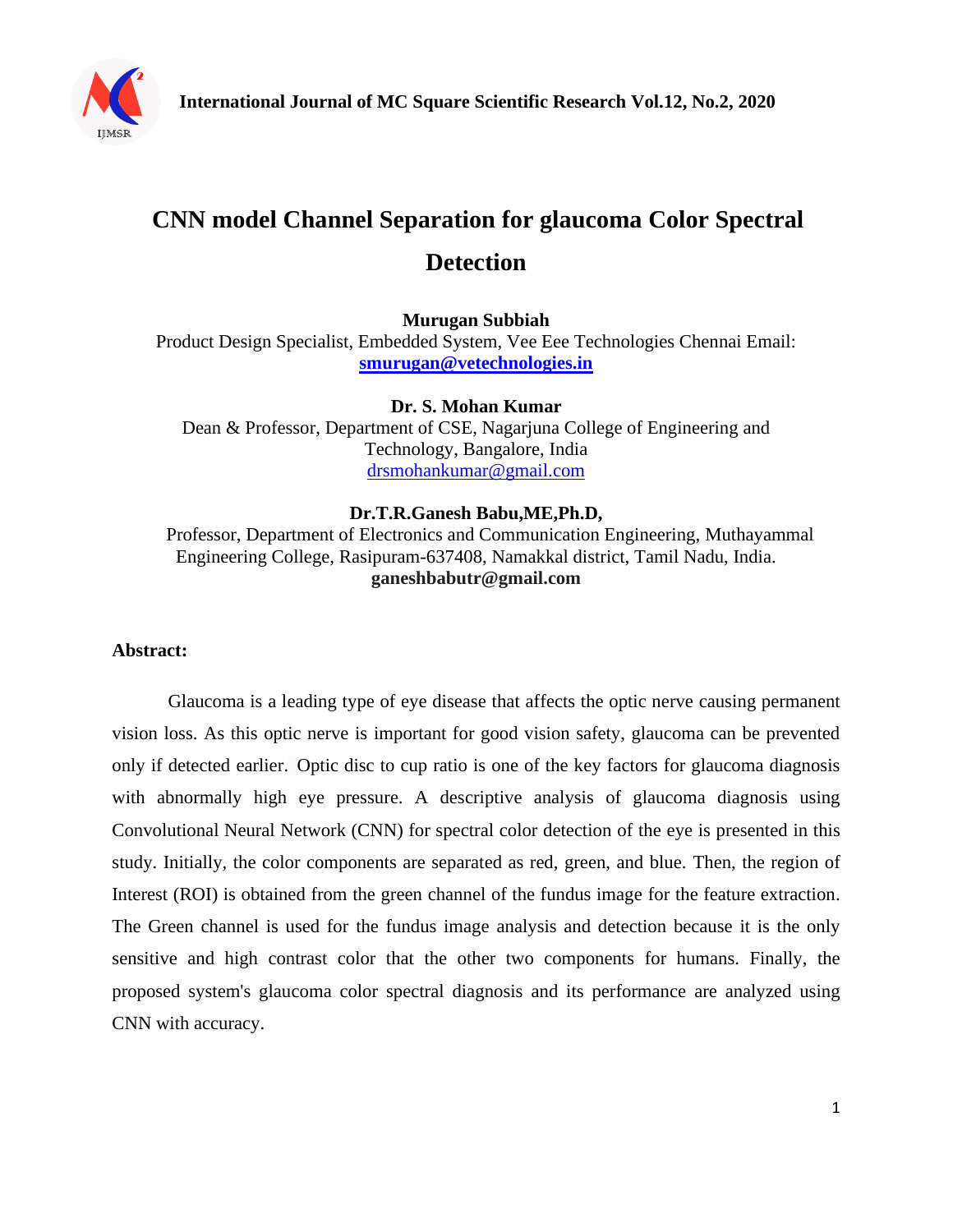

**Keywords:** Glaucoma diagnosis, Color spectral detection, Color channel Separation, Convolutional neural network, accuracy.

## **Introduction:**

Retinal images-based glaucoma detection is discussed in [1]. First, the distance transformation is used to localize the optic disc. Then Principal Component Analysis (PCA) is aided for glaucoma detection. Support Vector Machine (SVM)-based glaucoma diagnosis is described in [2]. From the input retinal image, the ROI, optic cup region, and disk are also detected. Then optic cup boundary is smoothed. Finally, the disk height, level set based ellipse fitting with a cup to disc ratio is detected.

Glaucoma diagnosis based on focal edge detection is discussed in [3]. First, the input angle image is determined by quadrant. Then the focal edges are detected. Finally, grading is made. Glaucoma classification using retina images using the Independent Component Analysis (ICA) is discussed [4]. The ICA and K-Nearest Neighbor (KNN) for feature extraction and classification.

Neural network-based glaucoma classification is described in [5]. First, the texture features are used for feature extraction then PCA and statistical analysis methods are used. Next, a neural network classifier makes the prediction using the Haralick texture feature-based glaucoma diagnosis is described in [6]. Then, a gray-level co-occurrence matrix pre-processes the retinal image. Finally, a prediction is made by KNN.

Glaucoma detection-based color and texture features are described in [7]. The input the features like mean, standard deviation, skewness, variance, energy, and entropy features are also extracted the texture features are extracted. Prediction is made by SVM and artificial neural networks. Texture feature extraction-based glaucoma detection is discussed in [8]. The input images are pre-processed by extraction of red and contrast adjustments with the ROI area removed by utilizing Hough change, morphological activity, and k-implies grouping procedure.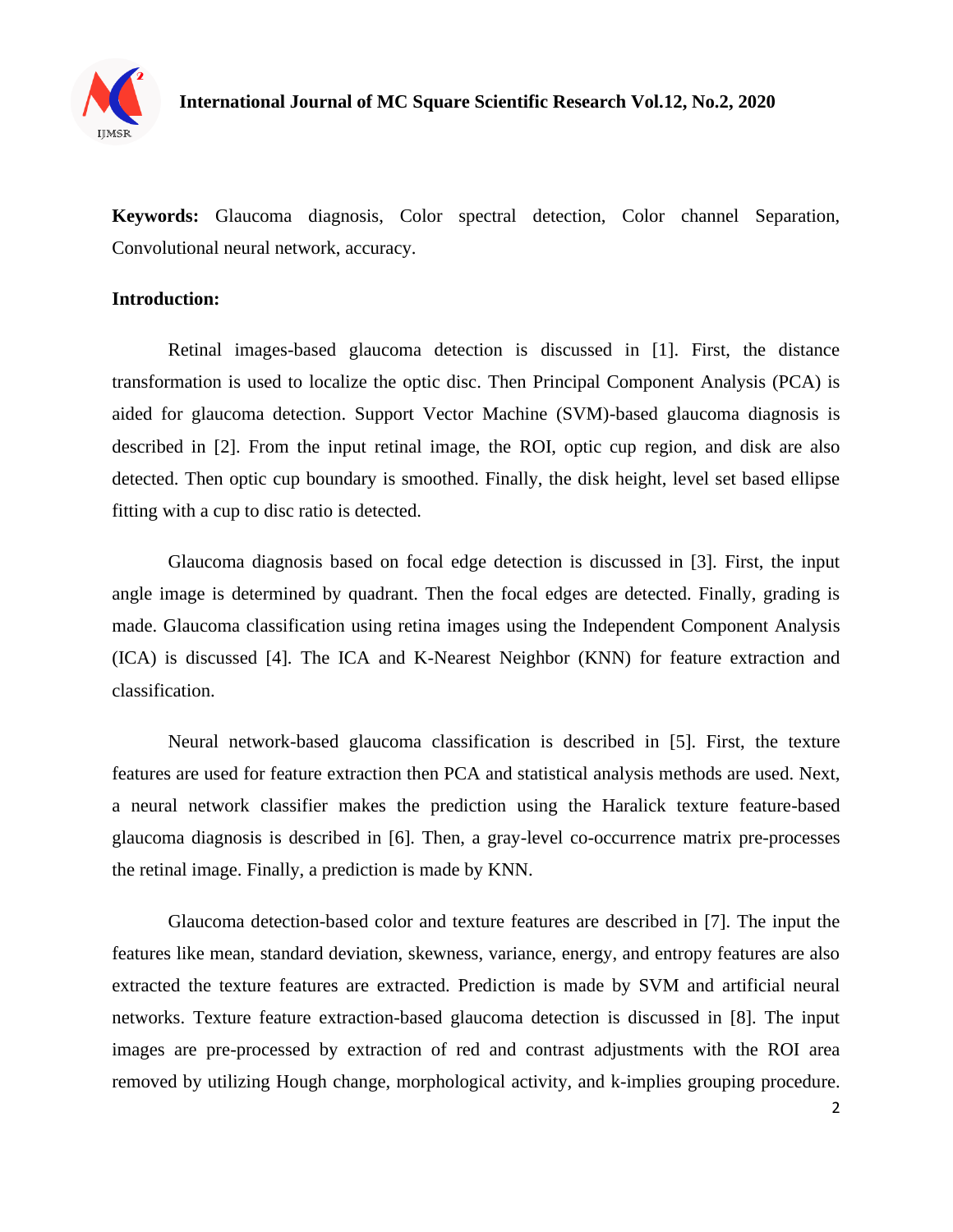

The highlights are extracted by dim level co-event framework and Markov arbitrary field least gauges. At long last, the forecast is performed using the SVM [9].

A descriptive CNN analysis for glaucoma color spectral detection is presented in this study. The remaining part of the paper is coordinated as follows: The strategies and materials of glaucoma recognition are depicted in area 2. In segment three, the exploratory outcomes and conversation are depicted. The last area closes the glaucoma shading phantom location framework.

## **Methods and Materials:**

Initially, in the fundus input images, green color components are separated. Then separated color components are classified by using CNN. Figure 1 shows the glaucoma color spectral detection using CNN.



**Figure 1 Glaucoma color spectral detection using CNN**

## **Green channel separation**

The RGB shading model is an added substance shading plan with a wide assortment of tones joined with red, green, and blue light [10]. The first names of the example are the three essential added substance tones, red, green, and blue. The principle point of the RGB shading design, regularly utilized in customary photography [11], is detecting, addressing, and seeing pictures in electronic gadgets, like TVs and PCs. The RGB shading model had effectively had a strong behind it hypothesis before the electronic time because of human shading insight [12]. RGB is a standard dependent on the item tone, while the shading component and reaction to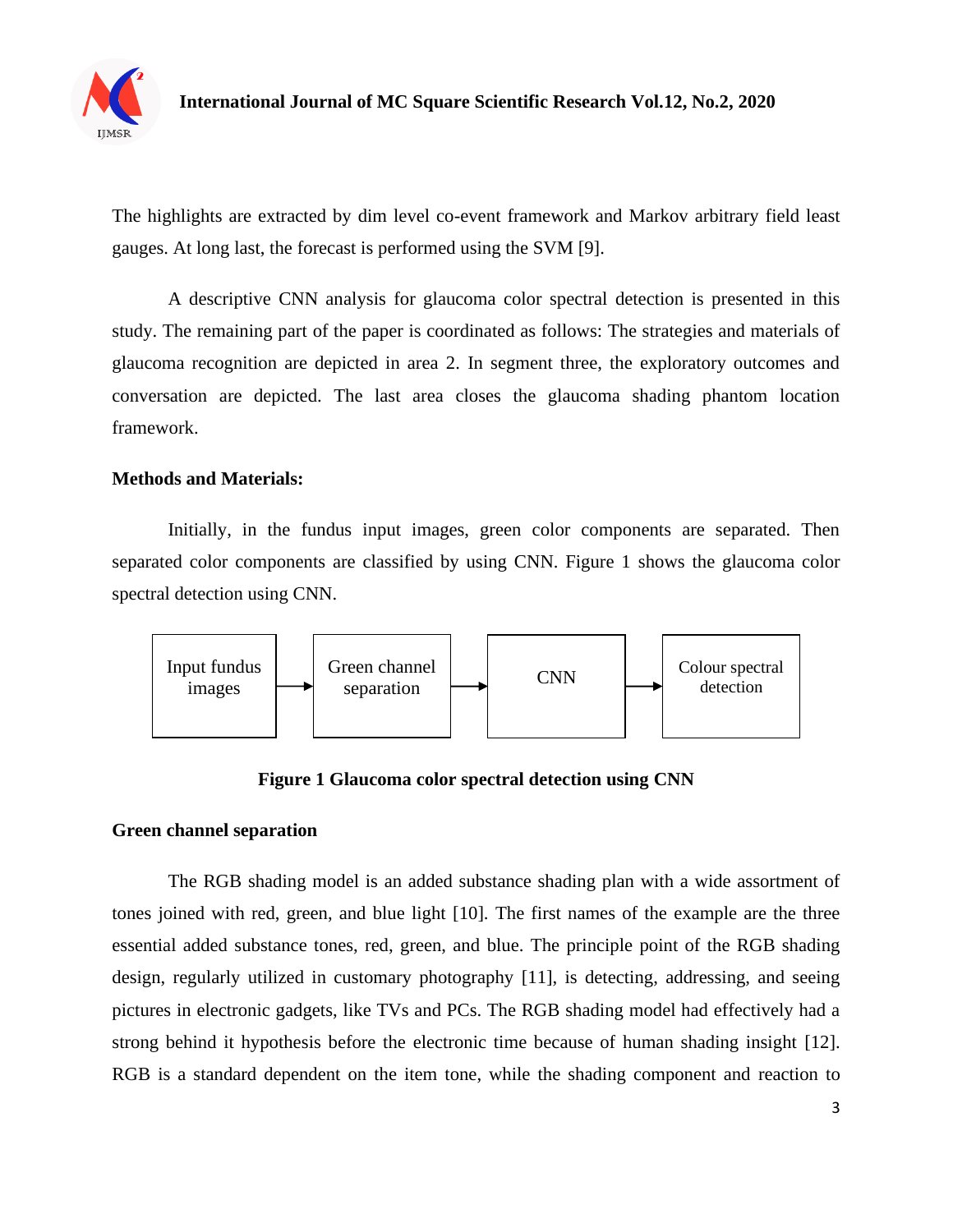

every one of the R, G, and B levels change from makers to fabricators, even on a similar item. RGB is the shading model for various gadgets. Hence, with no sort of control, RGB esteem doesn't address similar shading across gadgets.

#### **ANN-Artificial Neural Network:**

The ANN inspires the natural human neural network. Actually, in humans, one end of a neuron is fired when a stimulus is triggered; the neural signals are then sent down to the axon of that neuron to the dendrites of the next neuron with the help of a synapse. The firing of the new neuron causes the stimulus to fire another neuron, which is repeated in the whole system.



**Figure 4**: ANN architecture (ANN –n level with input, hidden, and output layer).

It has layers with units or nodes; each unit of a single layer is individually connected to the other layer nodes, as shown in Figure 4.

## **CNN Classification:**

CNN is a deep neural learning class. The image recognition of CNN architecture is represented in Figure 2 as a significant advancement. They are most used to analyze visual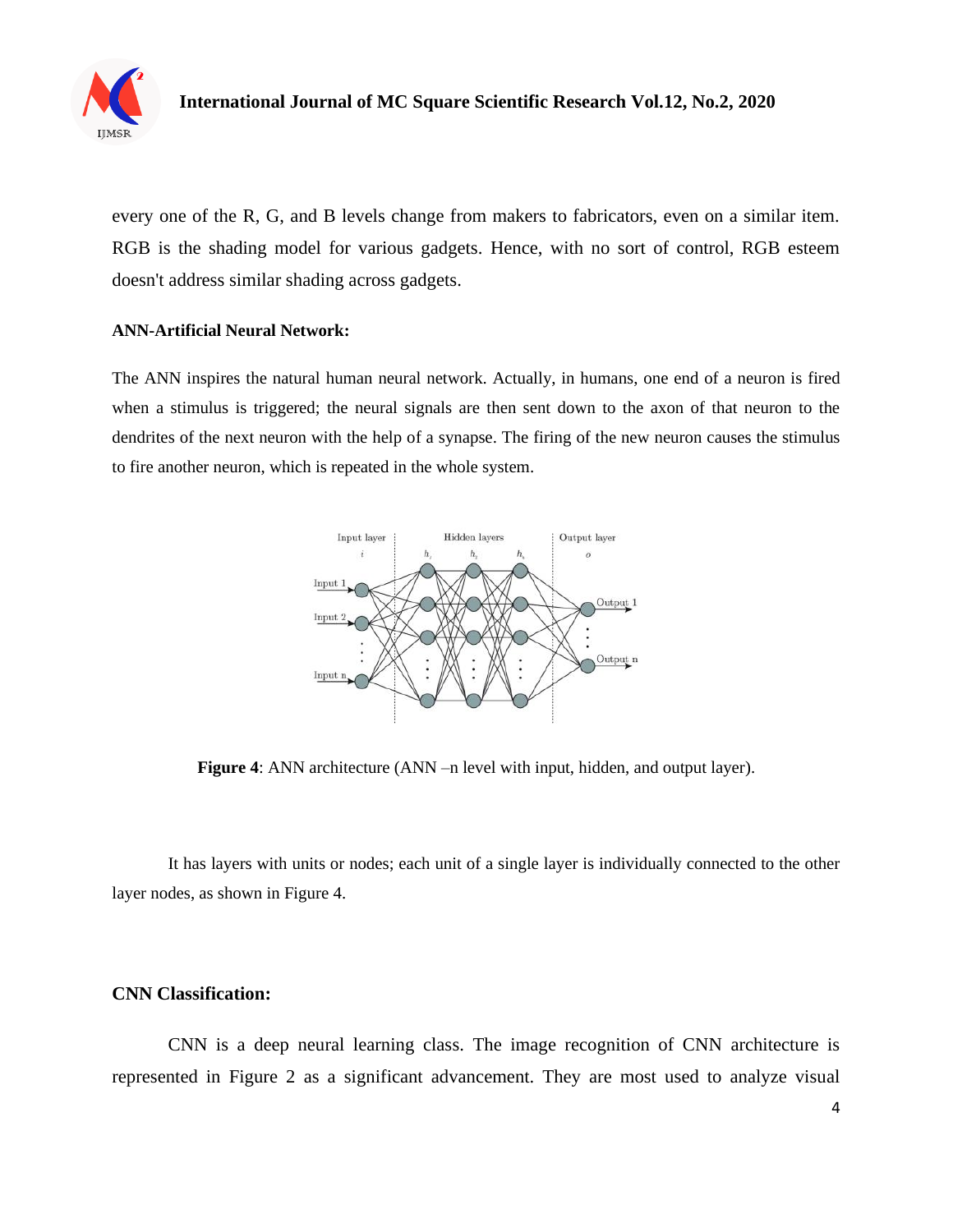

images and often work in image classification behind the scenes. It uses 2-Dimensional (2D) convolution layers, and CNN learned characteristics with input data. So, this type of network is ideal for 2D image processing [13]. In addition, CNN uses very little pre-processing compared to other image classification algorithms meaning that the filters made by hand in other algorithms can be learned. Thus, CNN's are available for tons of applications, from recognizing images and videos, the classification of images and recommending systems for natural language, and the analysis of medical images [14].



**Figure 2 CNN architecture** 

## **Results and Discussion:**

At first, the fundus input images, the red, green, and blue color components are separated. The green channel is used for performance because it is sensitive to the human eye [15]. Then, the separated color components are classified by using CNN. Figure 3 shows the sample fundus image in the dataset.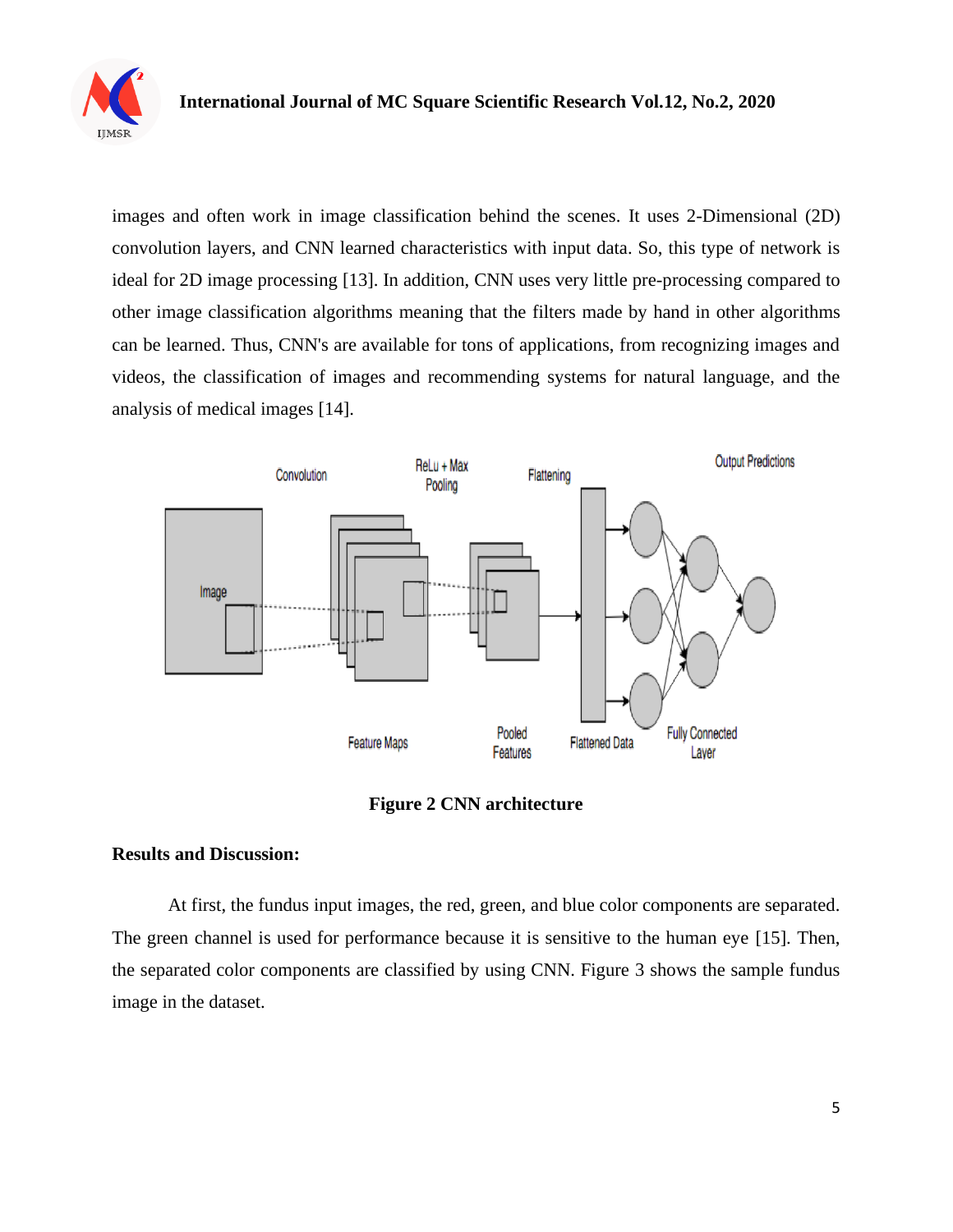



**Figure 3 Sample images in the database**

The input fungus image is converted into red, green, and blue color components separated using the color space method. The CNN is used for prediction. The Green color component performs the classification because the green color is highly sensitive for the human eye. Figure 4 shows the original image and green color component images.



**Figure 4 Original image and green color component**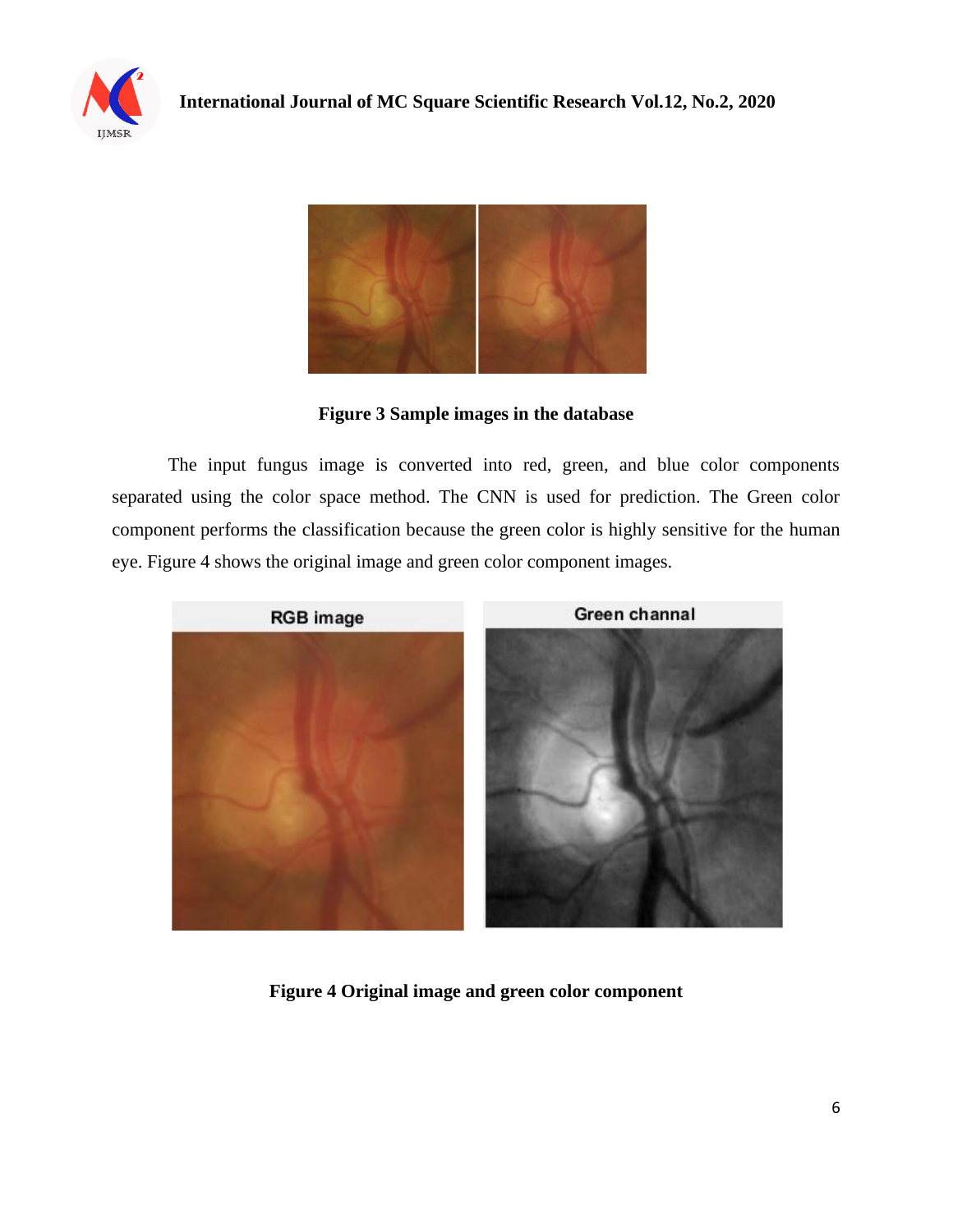

The red, green, and blue color sample features are separated from the original images. The CNN model is used for prediction. The performance chart of the CNN model is shown in figure 5.



**Figure 5 Performance of CNN**

Figure 5 depicts that the system performs the classification with an accuracy of 93% and its sensitivity and specificity are 90% and 91%, respectively, using the color channel separation and CNN classifier.

# **Conclusion**

As the glaucoma disease caused in the optic nerve is important for good vision, it can be prevented only detected earlier. Hence, the descriptive CNN model network analysis for glaucoma color spectral analysis and detection of the fundus images using the ROI region is determined. Initially, the red, green, and blue color channels are separated from the input fundus images. Then the extracted green channel features are given to the CNN classifier model to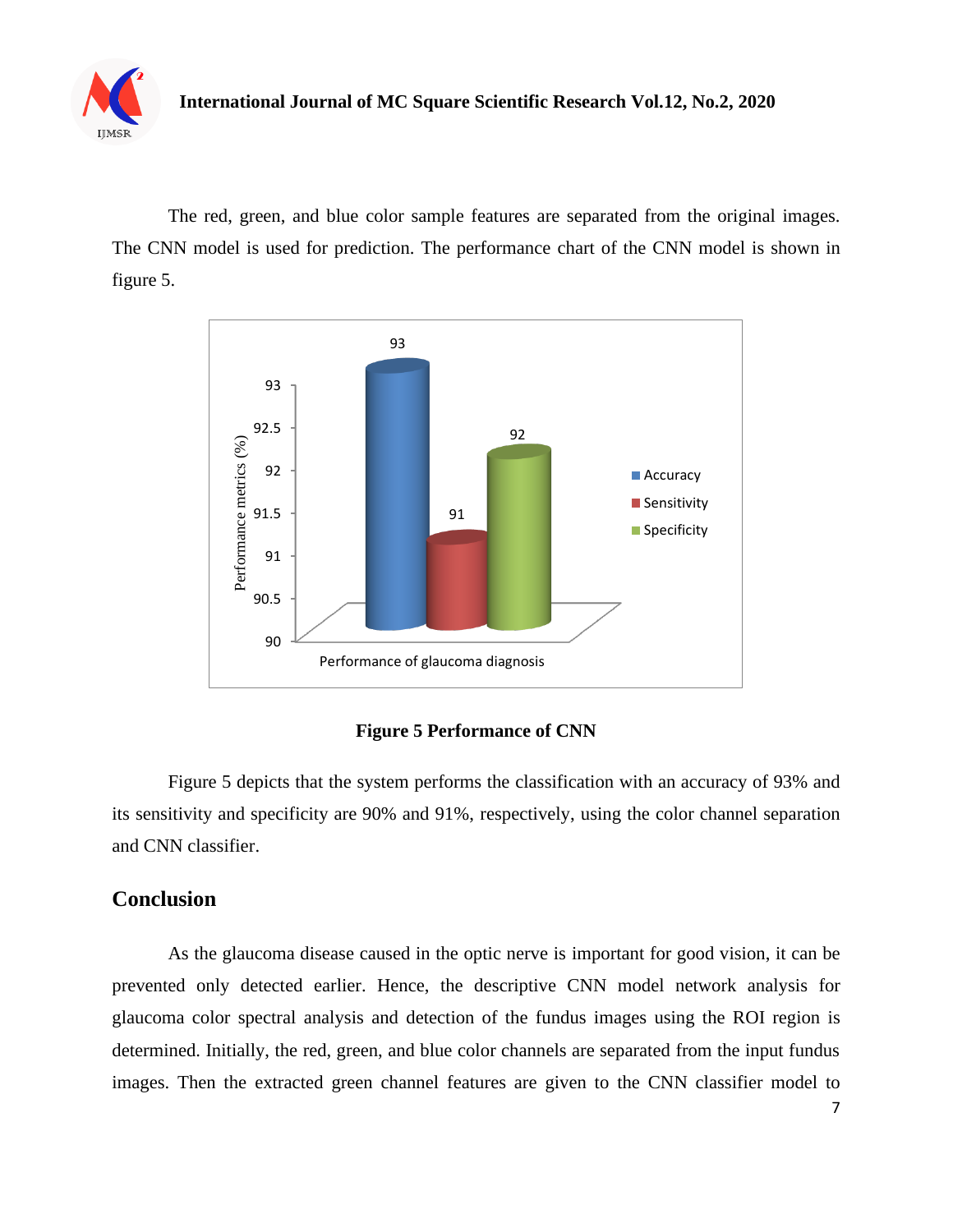

identify and classify glaucoma fundus image or normal fundus image for the prediction. The performance of this CNN-based classification system is demonstrated, and the system yields the classification accuracy of 93%, with its sensitivity and specificity is 91% and 92%, respectively. The result shows that the proposed classification system accuracy obtained is better using color space spectral analysis with a color channel separation of the fundus image and the CNN classifier model.

## **Reference:**

- [1] Xiong, L., Li, H., & Zheng, Y. (2014, June). Automatic detection of glaucoma in retinal images. In 2014 9th IEEE Conference on Industrial Electronics and Applications (pp. 1016-1019). IEEE.
- [2] Thangaraj, V., & Natarajan, V. (2017, June). Glaucoma diagnosis using support vector machine. In 2017 International Conference on Intelligent Computing and Control Systems (ICICCS) (pp. 394-399). IEEE.
- [3] Cheng, J., Liu, J., Wong, D. W. K., Tan, N. M., Lee, B. H., Cheung, C., ... & Aung, T. (2011, August). Focal edge association to glaucoma diagnosis. In 2011 Annual International Conference of the IEEE Engineering in Medicine and Biology Society (pp. 4481-4484). IEEE.
- [4] Fink, F., Worle, K., Gruber, P., Tome, A. M., Gorriz-Saez, J. M., Puntonet, C. G., & Lang, E. W. (2008, August). ICA analysis of retina images for glaucoma classification. In 2008 30th Annual International Conference of the IEEE Engineering in Medicine and Biology Society (pp. 4664-4667). IEEE.
- [5] Yadav, D., Sarathi, M. P., & Dutta, M. K. (2014, August). Classification of glaucoma based on texture features using neural networks. In 2014 Seventh International Conference on Contemporary Computing (IC3) (pp. 109-112). IEEE.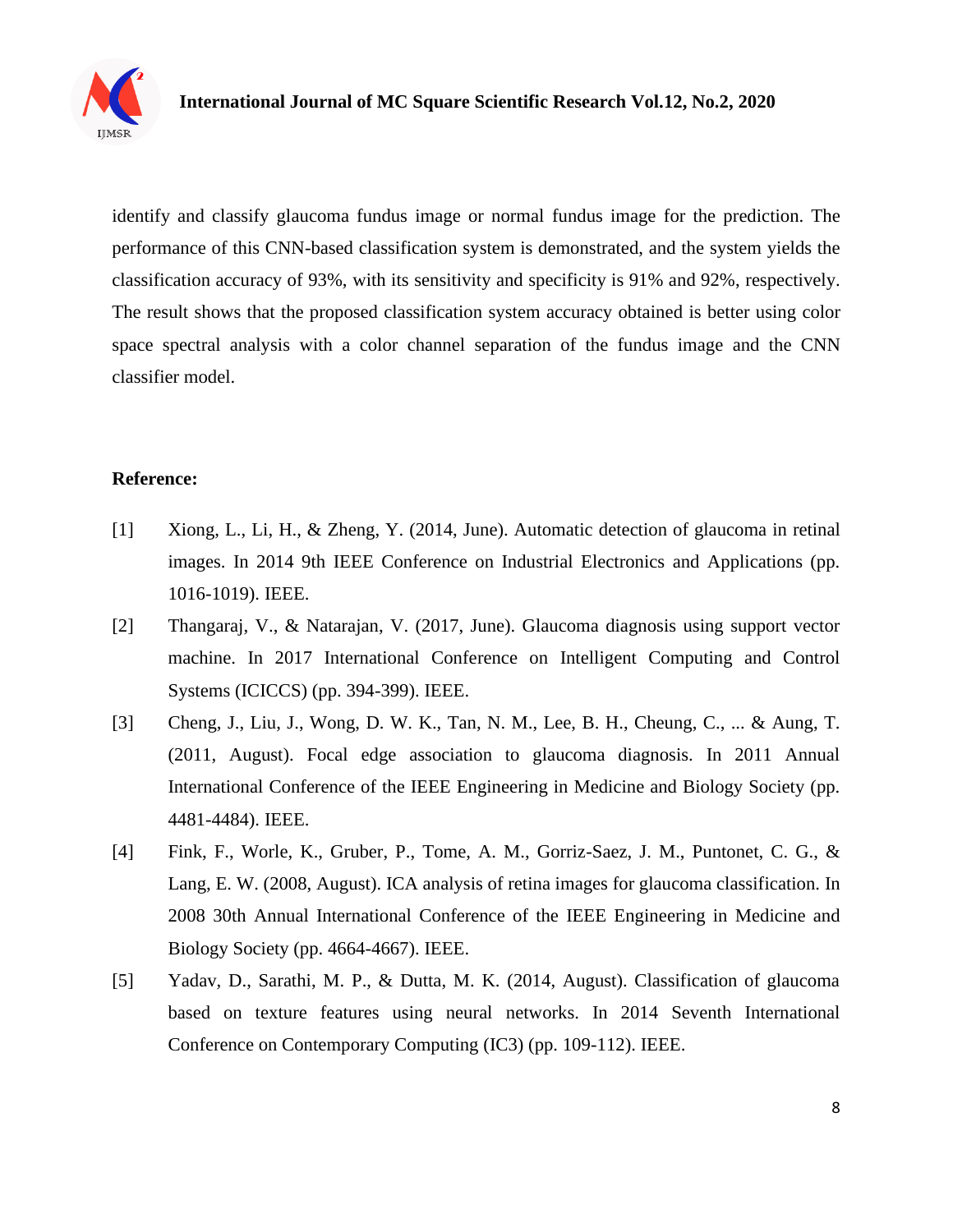

- [6] Simonthomas, S., Thulasi, N., & Asharaf, P. (2014, February). Automated diagnosis of glaucoma using Haralick texture features. In International Conference on Information Communication and Embedded Systems (ICICES2014) (pp. 1-6). IEEE.
- [7] Pathan, S., Kumar, P., & Pai, R. M. (2018, September). The role of color and texture features in glaucoma detection. In 2018 International Conference on Advances in Computing, Communications, and Informatics (ICACCI) (pp. 526-530). IEEE.
- [8] Kavya, N., & Padmaja, K. V. (2017, October). Glaucoma detection using texture features extraction. In 2017 51st Asilomar Conference on Signals, Systems, and Computers (pp. 1471-1475). IEEE.
- [9] Maharaja, D., & Shaby, M. (2017). Empirical Wavelet Transform and GLCM Feature Based Glaucoma Classification from Fundus Image. International Journal of MC Square Scientific Research, 9(1), 78-85.
- [10] Manahoran, N., & Srinath, M. V. (2017). K-Means Clustering Based Marine Image Segmentation. International Journal of MC Square Scientific Research, 9(3), 26-29.
- [11] Meysam Tavakoli, Reza Pourreza Shahri, Hamidreza Pourreza, Alireza Mehdizadeh, Touka Banaee, Mohammad Hosein Bahreini Toosi, (2013), 'A complementary method for automated detection of microaneurysms in fluorescein angiography fundus images to assess diabetic retinopathy, Pattern Recognition, Vol. 46, No. 10, 2013, pp. 2740-2753.
- [12] Marwan D. Saleh, C. Eswaran, (2012), 'An automated decision-support system for nonproliferative diabetic retinopathy disease based on MAs and Has Detection,' Computer Methods and Programs in Biomedicine, Vol. 108, No. 1, pp. 186–196.
- [13] Fangyan Nie, Yonglin Wang, Meisen Pan, Guanghan Peng, Pingfeng Zhang, (2013), 'Two-dimensional extension of variance-based thresholding for image segmentation, Multidim Syst Sign Process, Vol. 24, No. 3, pp. 485–501.
- [14] M. Usman Akram, Shehzad Khalid, Shoab A.Khan, (2013), 'Identification and classification of microaneurysms for early detection of diabetic retinopathy, Pattern Recognition, Vol. 46, No. 1, pp. 107–116.